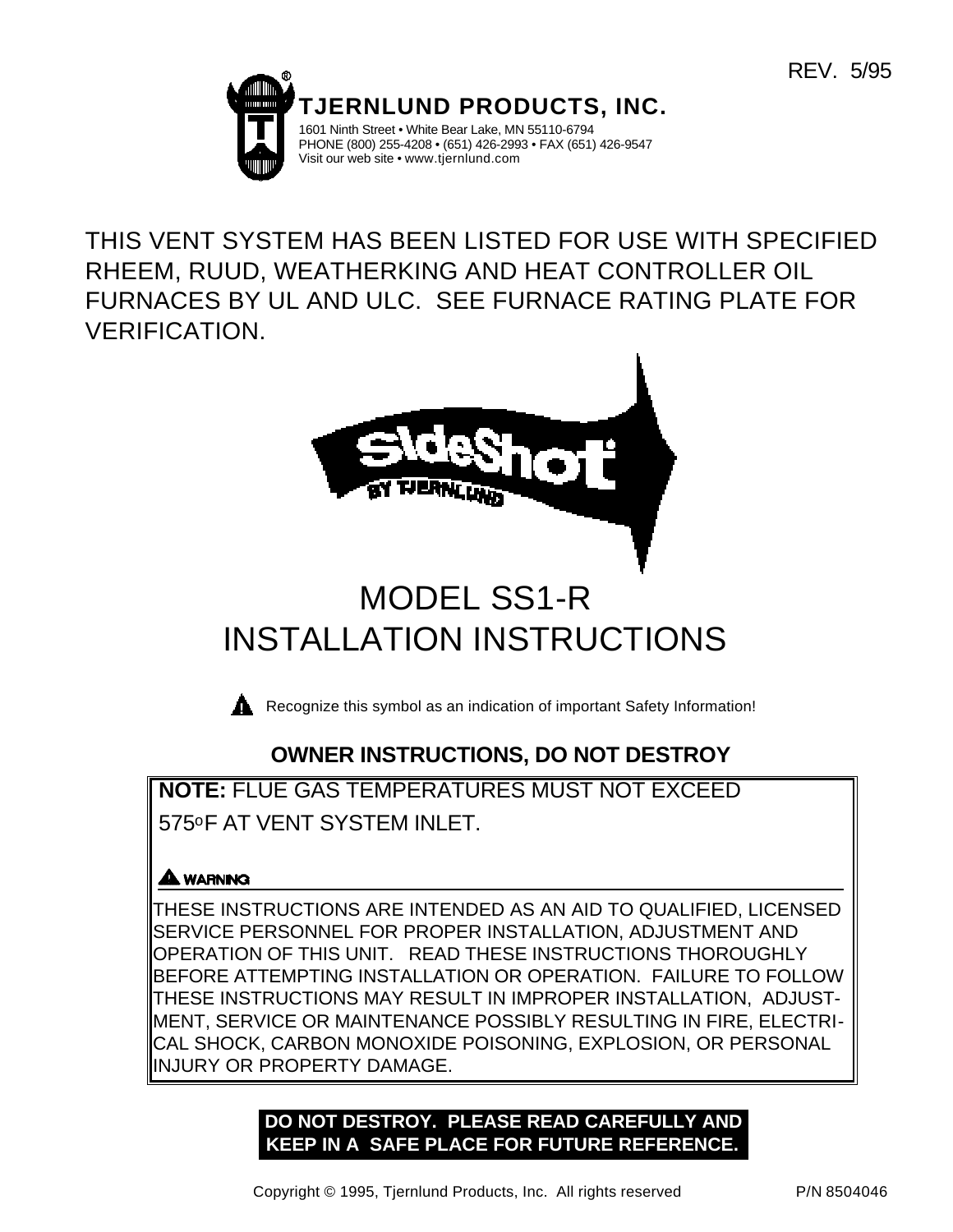#### TABLE OF CONTENTS

|                           | Page (s) |
|---------------------------|----------|
|                           |          |
|                           |          |
|                           |          |
|                           |          |
|                           |          |
|                           |          |
|                           |          |
| Installation              |          |
|                           |          |
|                           |          |
|                           |          |
|                           |          |
|                           |          |
| <b>Electrical Wiring</b>  |          |
|                           |          |
|                           |          |
|                           |          |
|                           |          |
|                           |          |
|                           |          |
|                           |          |
|                           |          |
|                           |          |
|                           |          |
|                           |          |
|                           |          |
| <b>Mounting Templates</b> |          |
|                           |          |
|                           |          |
|                           |          |

SideShot<sup>®</sup> is a registered trademark of Tjernlund Products, Inc. for their Model SS1-R Vent System.

#### **DESCRIPTION**

The SS1-R is a mechanical vent system designed and listed for use with specified Rheem, Ruud, Weatherking and Heat Controller oil fired furnaces. The SS1-R automatically vents the flue gases away from the oil furnace to the outdoors. By combining outside air with high-tech insulation and maintaining required clearances, surrounding combustible materials remain at safe temperatures. After each burner cycle, the SS1-R and the burner motor will continue operating for an adjustable post-purge period. The post-purge provides numerous system benefits, therefore, it is not recommended to reduce the post-purge time from that which is set at the factory. The SS1-R also features a two way safety system consisting of a fan proving switch and a high limit control. These devices monitor the SS1-R's performance and will interrupt furnace operation if a malfunction is detected.

#### **APPLICATION TABLE**

| Verify that the total BTU/hr. input of the heating appliance(s) fall<br>within the proper category listed below. All BTU/hr. capacity ranges              | Flame Retention<br>Oil Burner Input | Maximum No.<br>of 90° elbows | Linear<br>Feet |  |
|-----------------------------------------------------------------------------------------------------------------------------------------------------------|-------------------------------------|------------------------------|----------------|--|
| are based on a maximum of 10 linear feet of vent pipe with no more<br>than $3 - 90^\circ$ elbows. (Two 45° elbows are equivalent to one $90^\circ$ elbow) | 70.000 - 189.000<br>BTU/hr.         |                              | 10.            |  |
| <b>SPECIFICATIONS</b>                                                                                                                                     |                                     |                              |                |  |

**Motor:** 115/1/60, 3300 RPM, 212 watts, 2.28 FLA

**Fan Proving Switch:** Non-adjustable set point of -.04" W.C., Contacts rated for an inductive load of 6.2 FLA at 120 VAC.

High Limit: Manual reset N/C contacts, open at 135<sup>0</sup>F  $\pm$  10<sup>0</sup>F, Contacts rated at 10 FLA at 120 VAC. **Post-Purge Timer:** Adjustable from 1 to 10 minutes. Dual voltage, non-polarity sensitive input (24-120 VAC). **Relay:** (Mounted On junction box extension): SPST, N/O contacts rated at 12 FLA, 60 LRA at 120 VAC **Oil Solenoid Valve:** ON - Off control of oil flow to burner; 3-8 second valve opening delay; 120 VAC, .115 Amps, 13.8 VA



| 27 3/8 | $16 \frac{1}{2}$ | $12 \frac{1}{4}$ |  |
|--------|------------------|------------------|--|
|        |                  |                  |  |
| 13.3/4 | 15/18            | 3/4              |  |

1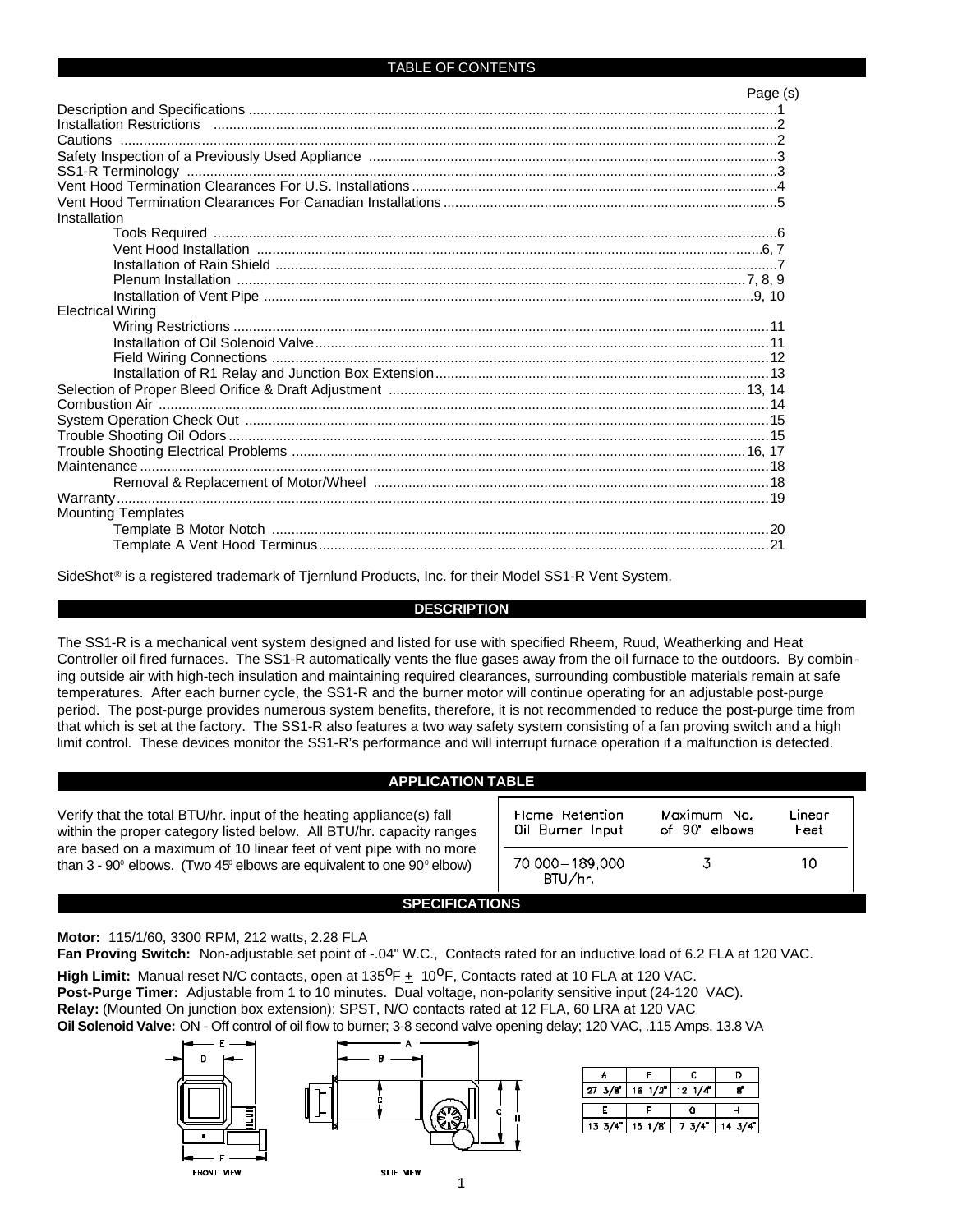#### GENERAL INFORMATION

These units have been factory tested and rated in accordance with AMCA standard 210, Test Code for Air Moving Devices and also rated in accordance with the following Canadian Standards: CAN/CSA - B140.0-M87 General Requirements For Oil Burning Equipment; CAN/CSA - B139-M91 Installation Code For Oil Burning Equipment; CAN3 - B255-M81 Mechanical Flue - Gas Exhausters.

Each SS1-R is electrically factory line tested before shipment.

After opening carton, inspect thoroughly for hidden damage. Wheel should rotate freely. If any damage is found notify freight carrier and your distributor immediately and file a concealed damage claim.

#### **INSTALLATION RESTRICTIONS**

- 1. Do not install on condensing appliances. Use this device only on specified oil fired Rheem, Ruud, Weatherking & Heat Controller furnaces. Do not use with more than one furnace.
- 2. A barometric draft control must be used with the SS1-R.
- 3. Do not use single wall vent pipe in unconditioned or unheated spaces.
- 4. The SS1-R shall not be installed where flue gas temperatures exceed 575<sup>o</sup>F at its inlet. Flue gas temperature verification:

Measure temperature of flue gases at the inlet to the SS1-R at time of installation. Measure the temperature after the appliance and SS1-R operate for at least 15 minutes, allowing flue gas temperature to stabilize.

#### **A WARNING**

Improper installation, adjustment, alterations, service or maintenance can cause injury, property damage or death. Refer to this manual. For assistance or additional information consult a qualified installer, service agency or the equipment supplier.

#### **A WARNING**

Do not exceed the recommended input range of the SS1-R. Under no circumstances shall the minimum draft adjustment be used for the larger input range of this product. Improper adjustment may result in the dispersion of flue products (carbon monoxide) into the building interior causing carbon monoxide poisoning or death.

#### CAUTIONS

#### **A WARNING**

Disconnect power supply from the oil furnace when making wiring connections and servicing the SS1-R. Failure to do so may result in personal injury and/or equipment damage.

- 1. The SS1-R must be installed by a qualified installer (an individual properly licensed and/or trained) in accordance with all local codes. In the absence of local codes, USA installations should be in accordance with the latest editions of the applicable National Fire Protection Agency (NFPA) code. These are NFPA 31 (Installation of Oil-Burning Equipment), and NFPA 211 (Chimneys, Fireplaces, Vents and Solid Fuel burning Appliances). In addition, USA installations must comply with the National Electrical Code. In the absence of local codes in Canada, installations must comply with CSA Std 139 (The National Building Code of Canada) and CSA Std 22.1 (The Canadian Electrical Code).
- 2. Plan the vent layout so that the code required clearances are maintained from plumbing, wiring and combustible materials.
- 3. The SS1-R motor shaft must be mounted horizontally to ensure proper operation of the Fan Proving Switch and prevent motor bearing wear.
- 4. Flue gas temperatures must not exceed 575<sup>0</sup>F at SS1-R inlet. Ambient temperature must not exceed 104<sup>0</sup>F.
- 5. Make certain the power source is adequate for the SS1-R requirements. Do not add the SS1-R to a circuit where the total electrical load is unknown.
- 6. "Safety Inspection of a Previously installed Appliance" must be completed when replacing a conventional chimney venting system or when SS1-R is installed on Rheem, Ruud, Weatherking or Heat Controller oil fired furnaces.
- 7. The SS1-R vent system, including vent pipe, must be inspected annually by a qualified individual.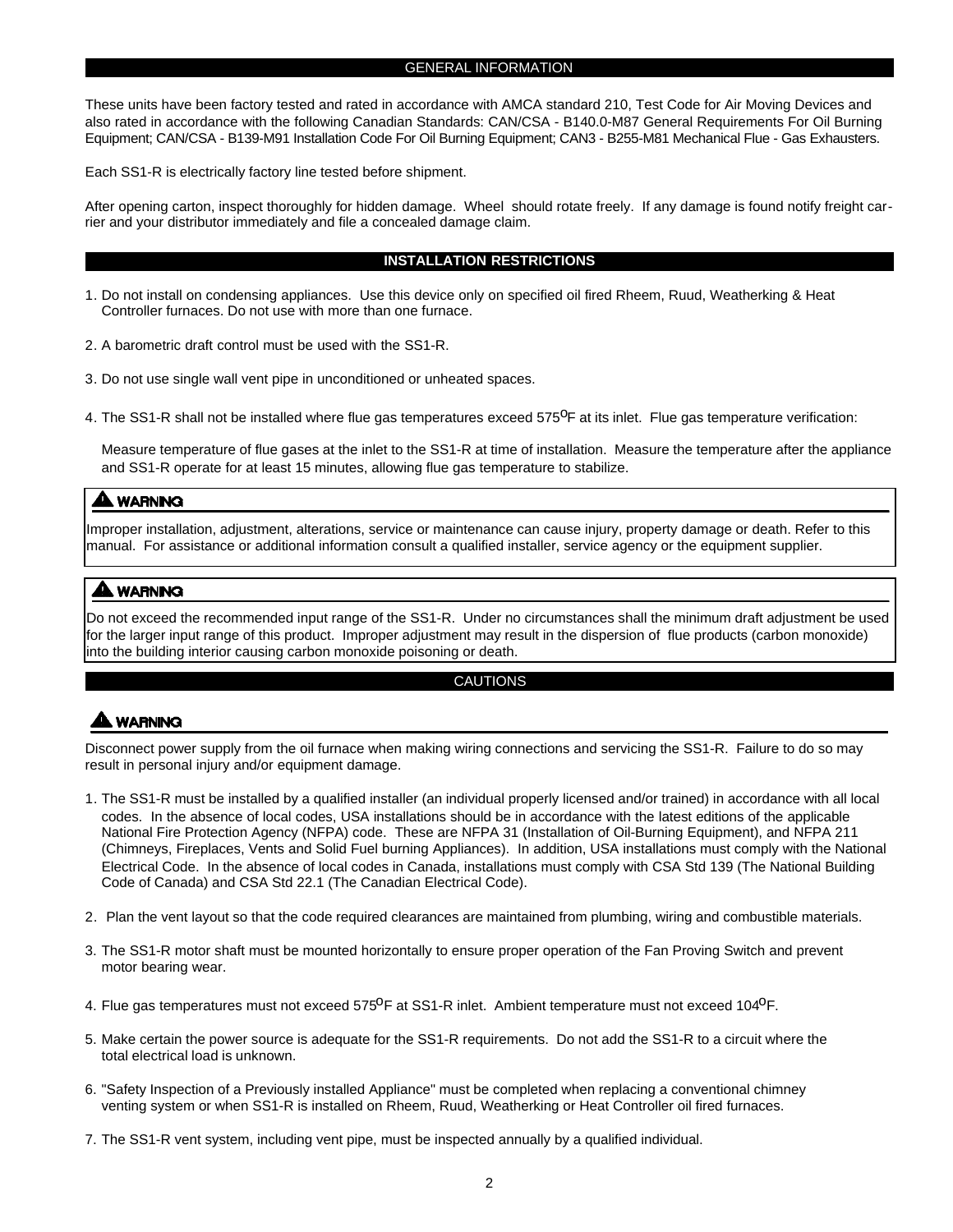#### \*SAFETY INSPECTION OF A PREVIOUSLY INSTALLED OIL APPLIANCE

(Perform prior to SS1-R installation)

The following procedure is intended as a guide to aid in determining that an appliance is properly installed and is in safe condition for continuing use.

This procedure is based on central furnace installations and it should be recognized that generalized procedures cannot anticipate all situations. Accordingly, in some cases deviation from this procedure may be necessary to determine safe operation of the equipment.

- a. Install the SS1-R only on specified Rheem, Ruud, Weatherking & Heat Controller oil fired furnaces.
- b. Complete this procedure prior to any attempt at modifications of the appliance or installation of the SS1-R.
- c. If there is a condition which could result in unsafe operation, shut off the appliance and advise the owner of the unsafe condition.

The following steps should be followed in making the safety inspection:

- 1. Visually inspect the venting system and determine there is no blockage or restriction, leakage, corrosion or other deficiencies which could cause an unsafe condition.
- 2. Inspect burner and primary control for proper operation.
- 3. Inspect heat exchanger for cracks, openings or excessive corrosion. Check both the limit control and fan control for proper operation.

#### SS1-R TERMINOLOGY



#### PLENUM AND VENT HOOD CLEARANCE FROM COMBUSTIBLES

With an inlet flue gas temperature of 575<sup>O</sup>F or below, the SS1-R has been Listed for the following clearances from combustible materials:

#### **IMPORTANT**

Vent Hood and top of Plenum: Zero Clearance Plenum front and sides: 1/2 inch Plenum rear: 3 inches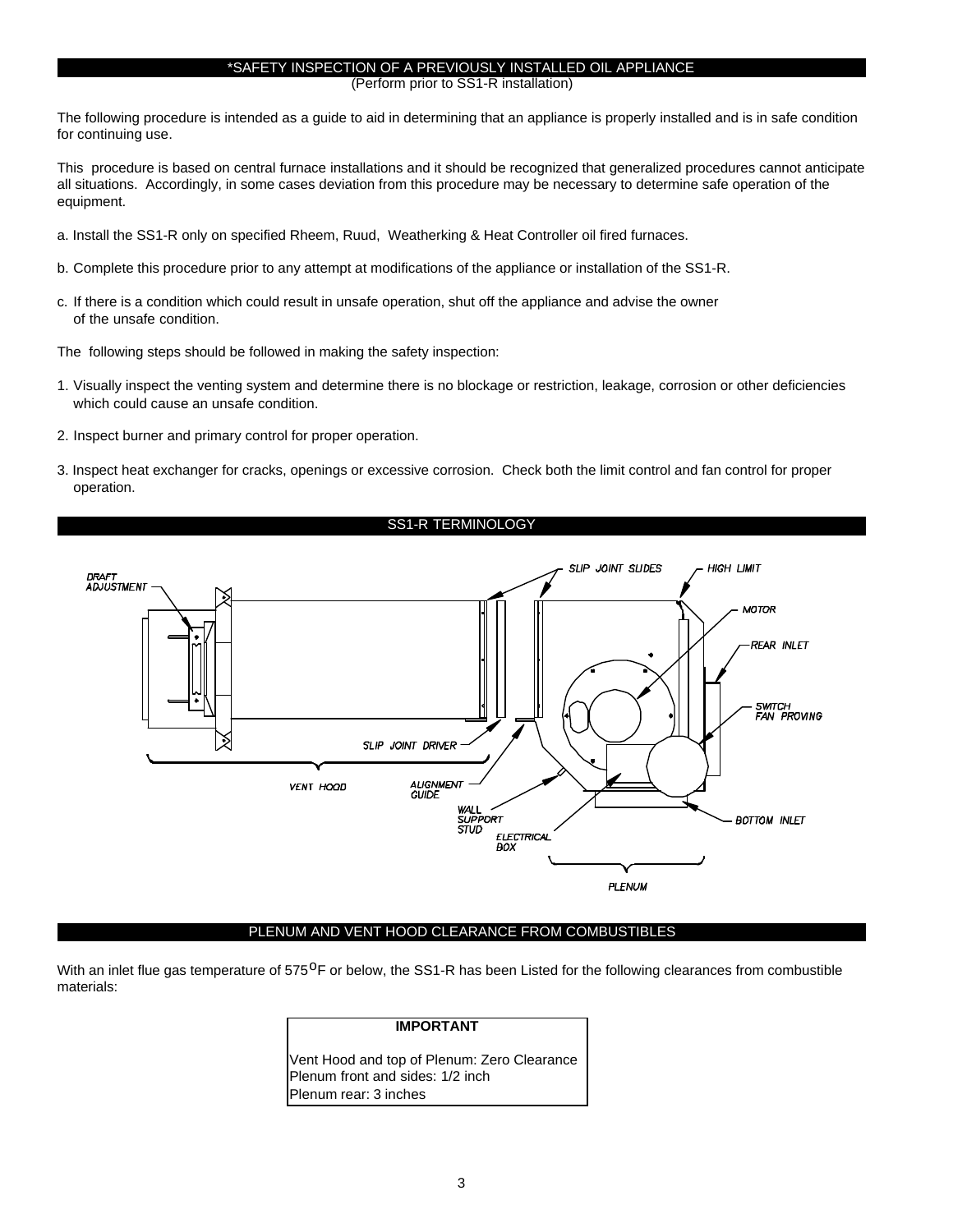#### VENT HOOD TERMINATION CLEARANCES FOR U.S. INSTALLATIONS

Install the SS1-R according to the requirements of the National Fire Protection Association #31, #54 and #211 as follows, (See Diagram A):

- The exit terminals of mechanical draft systems shall not be less than 7 feet above grade when located adjacent to public walk ways.
- A venting system shall terminate at least 3 feet above any forced air inlet located within 10 feet.
- The venting system shall terminate at least 4 feet below, 4 feet horizontally from or 1 foot above any door, window or gravity air inlet into any building.
- The bottom of the vent terminal shall be located at least 12 inches above grade.
- Arrange the exit terminal so that the flue gases are not directed so as to jeopardize people, overheat combustible structures or enter buildings.
- Not to be less than 2 feet from an adjacent building.

The SS1-R is also Listed to terminate a minimum of 12" below, above or horizontally from a soffit, deck or adjacent sidewall.

It is not recommended for the SS1-R to be terminated on a wall that faces the direction of the prevailing winds. Backdrafts by severe winds can cause oil odors to remain in the structure and/or interrupt heating equipment operation.

DIAGRAM A

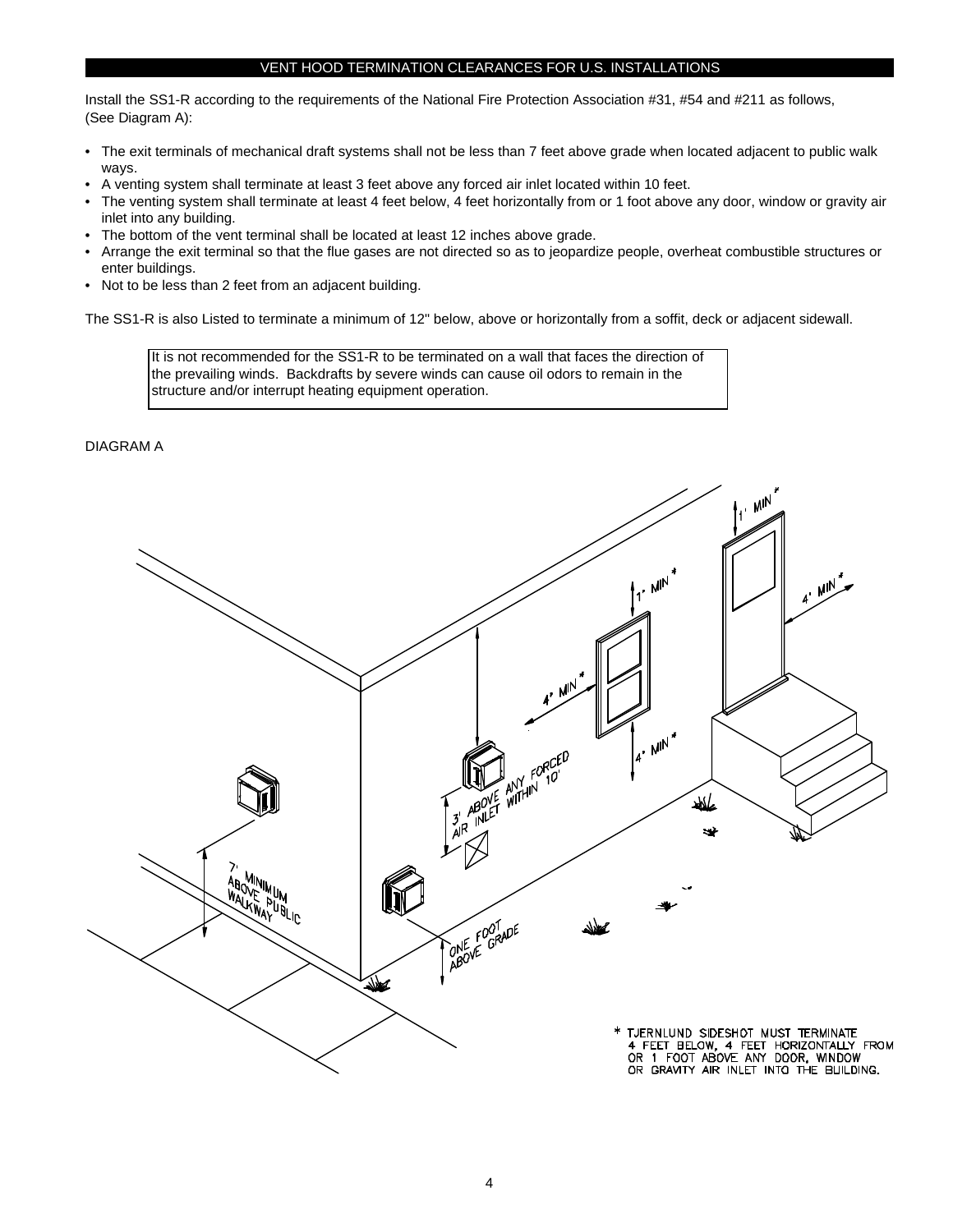#### TERMINATION CLEARANCES FOR CANADIAN INSTALLATIONS

The SS1-R has been CSA Listed according to the requirements of "Mechanical Flue-Gas Exhausters" CSA Std B255-M81 and the "Installation code for Oil burning Equipment" CSA Std B139-M91. (See Diagram. A1)

- A venting system shall not terminate underneath a veranda, porch, or deck, or above a paved sidewalk or a paved driveway that is located between two buildings, and that serves both buildings.
- The exit terminals of mechanical draft systems shall not be less than 2.13m (7ft) above grade when located adjacent to a paved sidewalk or driveway.
- A venting system shall not direct flue gases towards brickwork, siding, or other construction, in such a manner that may cause damage from heat or condensate from the flue gases.
- A venting system shall not direct flue gases so as to jeopardize people, overheat combustible structures, or enter buildings.

A venting system shall not terminate within 1.8 m (6ft) of the following:

- A window, door or mechanical air supply inlet of any building, including soffit openings
- A gas service regulator vent outlet
- A combustion air inlet
- A property line
- A direction facing combustible materials or openings of surrounding buildings

A venting system shall not terminate within 1m (3ft) of the following:

- Above a gas meter/regulator assembly within 1m (3ft) horizontally of the vertical centreline of the regulator
- A oil tank or an oil tankfill inlet
- The inside corner of an L-shaped structure

A venting system shall not terminate within .3m (1ft) of the following:

• Above grade level or any surface that may support snow, ice, or debris

It is not recommended for the SS1-R to be terminated on a wall that faces the direction of the prevailing winds. Backdrafts by severe winds can cause oil odors to remain in the structure and/or interrupt heating equipment operation.

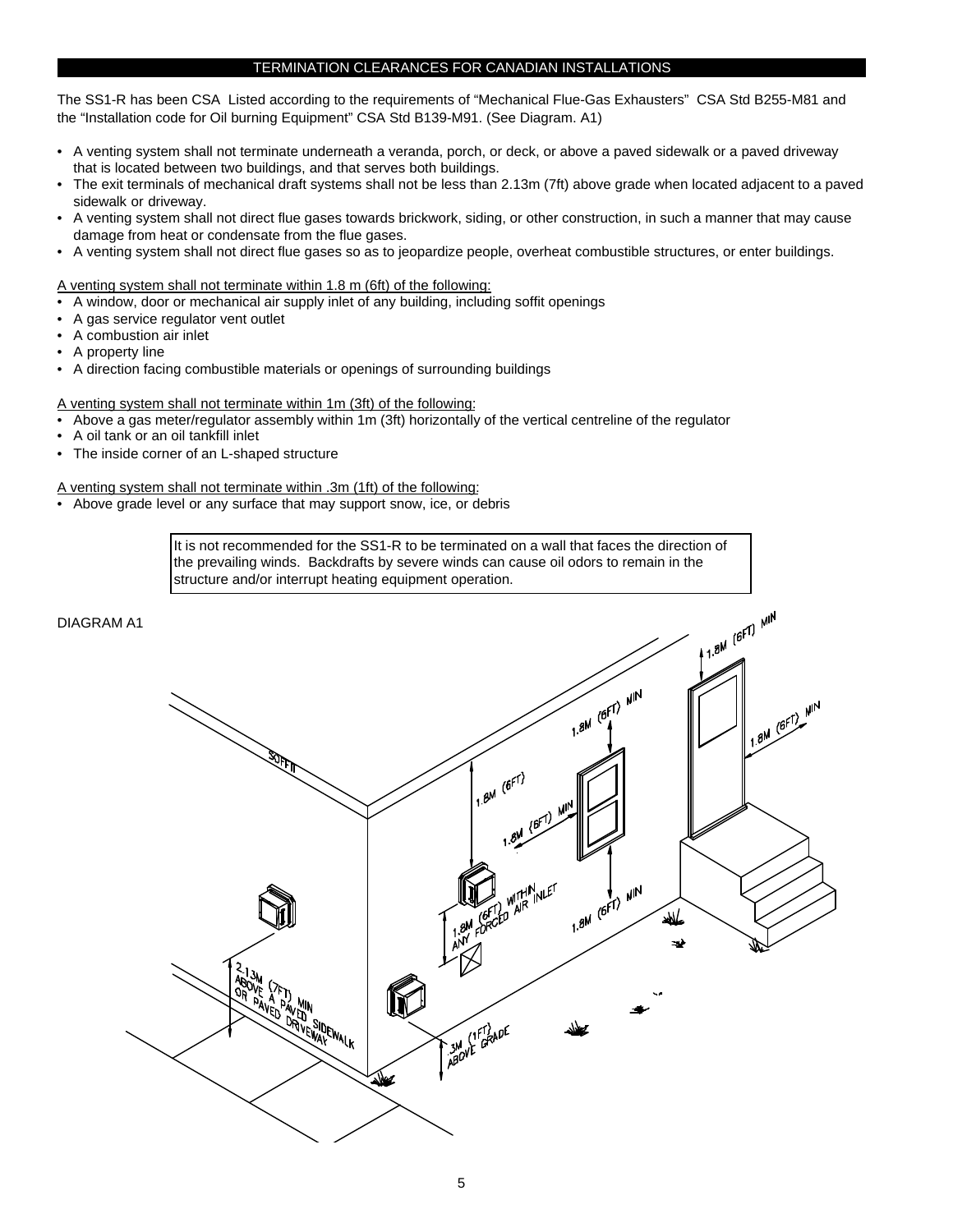#### INSTALLATION

#### Tools required:

- 
- Drill and 1/8", 1/4", 1/2" Bits, 1" hole saw 1/4" Masonry Drill Bit
- 
- Wire Cutter/Stripper **Hammer**
- Tube Cutter
- Reciprocating Saw  **1/2", 7/16",5/8"** Wrench
	-
- Blade Screwdriver 1/4", 5/16", 11/32" Nut Driver or Socket
	-
	-

#### INSTALLING VENT HOOD TERMINUS

- 1. a) Fold template A along dashed line and attach in between the floor joists ensuring that it is snug against the sill plate and right hand floor joist. Follow same procedure if floor trusses are used, (See Diagram B).
	- b) If the SS1-R is not being installed between floor joists, attach the template to the wall it will be exiting ensuring it is level.



DIAGRAM B

- RIM JOIST INSTALLATION
- 2. Using 1/2" bit, drill pilot holes noted on each side of the template from inside through rim-joist, wall board, siding, etc., keeping drill bit perpendicular to the wall. 1/2" bit must be long enough to penetrate through exterior.
- 3. Remove template from rim-joist and attach to building exterior, aligning pilot hole markings on template with holes previously created in Step #2.
- 4. Drill the four corner holes noted on the template through the building exterior. Remove the template and mark lines from the **outside** edge of the holes drilled, forming a rectangle.
- 5. Using reciprocating saw and appropriate blade, cut a rectangular opening through the rim joist, wall board, siding, etc., on the lines marked in step 4. The rectangular opening should be no larger than 8-3/8" in width by 8" in height, (See Diagram C).



- 6. Knock out block material exposing rectangular opening through the wall.
- 7. Apply two beads of exterior rated caulk approximately 3/8" in width at the seam of the outermost casing of the Vent Hood and the inner flange of the Vent Hood Terminus, (See Diagram D).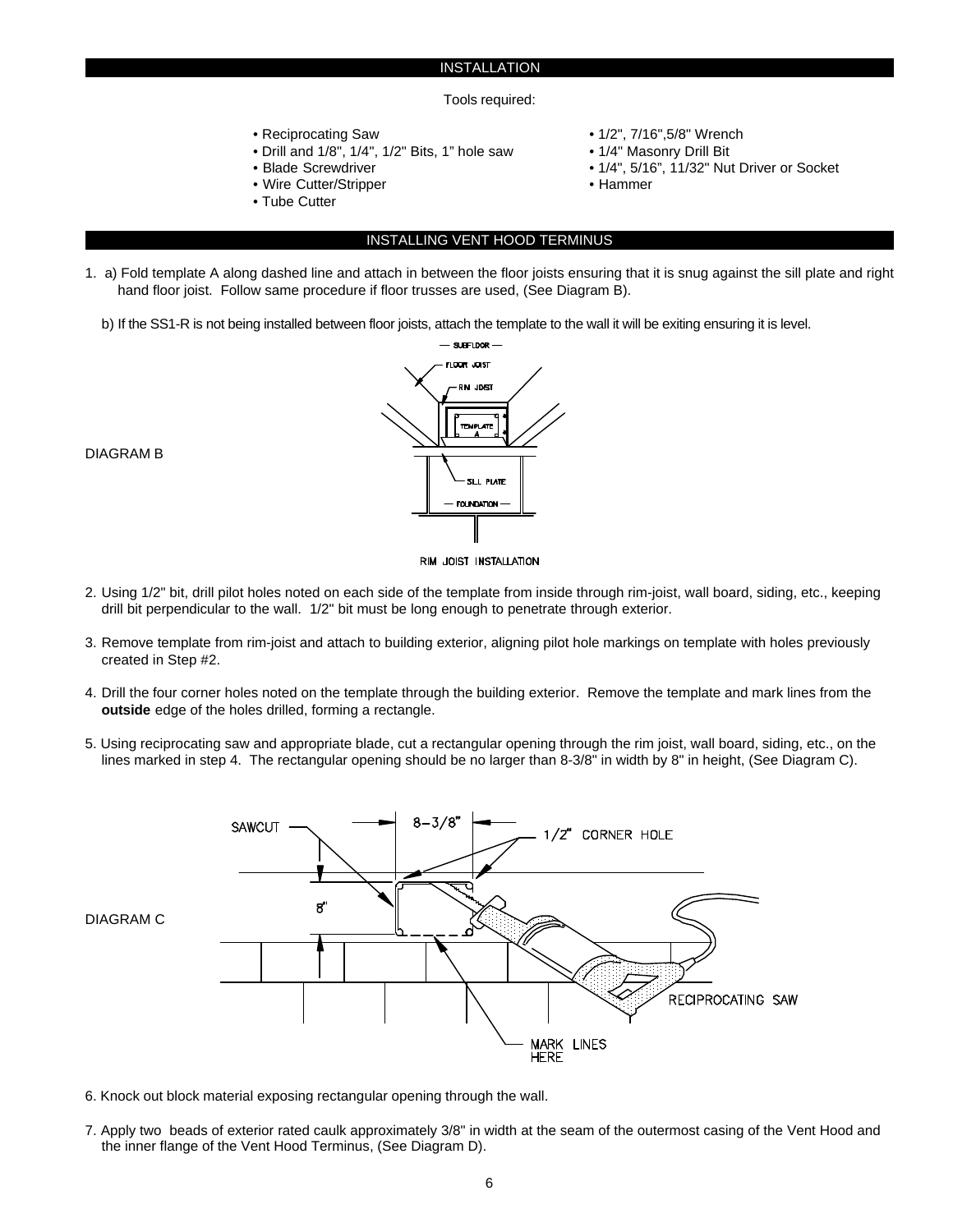DIAGRAM E



8. Slide the Vent Hood through the wall while taking care installing the rain shield as shown, (See Diagram E). The nuts located on the Vent Hood outermost casing should be facing up when sliding it through the wall. Mount Vent Hood to the exterior using four #8 x 3" wood screws and spacers provided, (See Diagram E). Wall anchors are provided for installation into masonry wall.



- 9. Connect the Plenum to the Vent Hood of the SS1-R following the steps on pages 7, 8 and 9.
- 10. After the SS1-R is completely installed, apply a bead of exterior rated caulk between the Vent Hood Terminus inner flange and the exterior of the building, (See Diagram F).



#### INSTALLING PLENUM

Depending on building construction, it may be necessary to notch out a section of the floor joist to provide proper clearance for the SS1-R motor, (See Diagram G).

- 1. Attach Template B to the floor joist that is to be notched, aligning the sight line noted on the template with the end or the outside casing of the vent hood.
- 2. Cut out notch on line shown on the template.



DIAGRAM F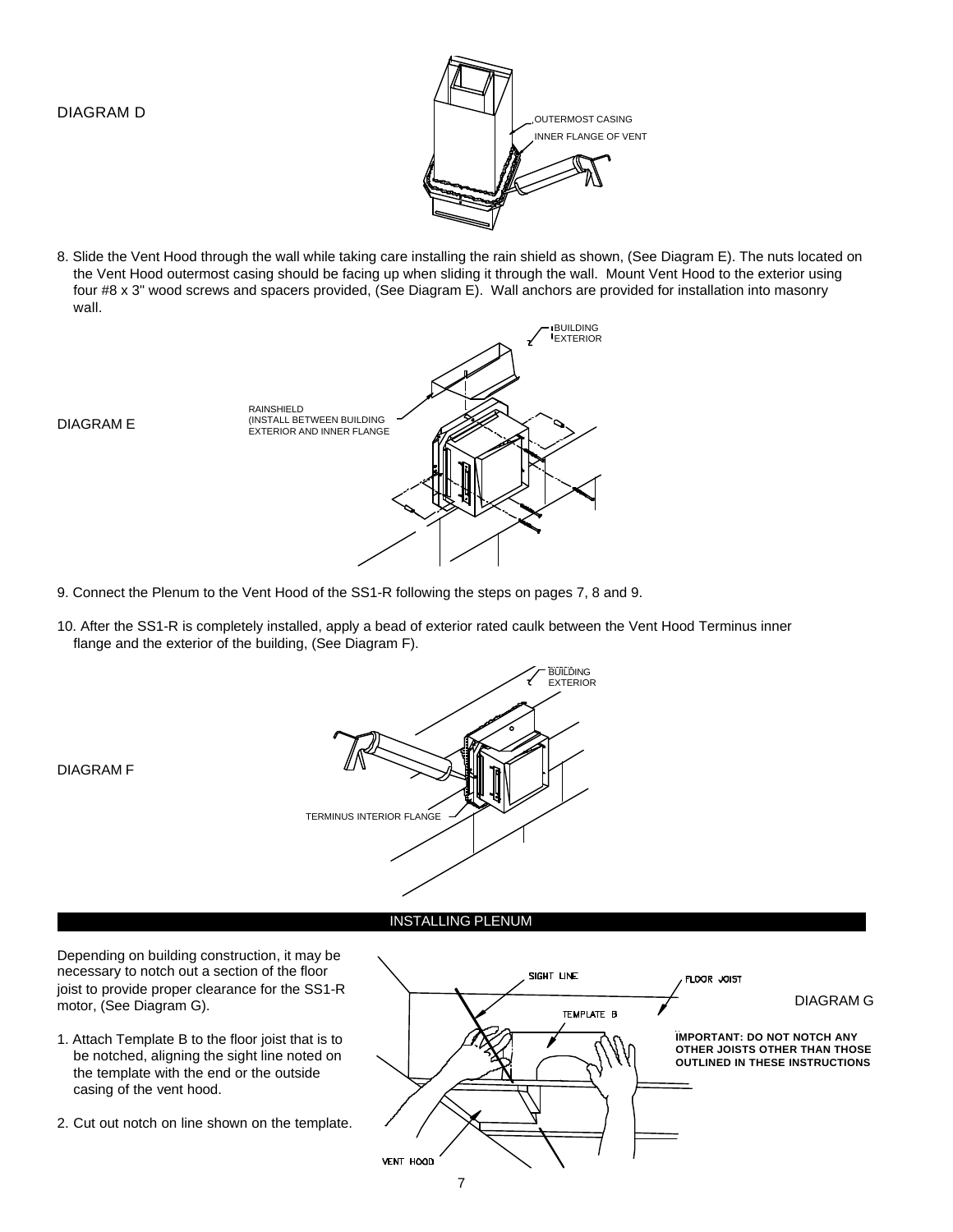It is recommended and local codes may dictate that the joist be reinforced as outlined below. Bracing of the rim joist is not necessary.

- 1. Cut two 2 x 4 pieces of wood 28 inches in length.
- 2. Center both pieces on each side of the floor joist above the notch and drive 8 16D or larger nails into each piece, (See Diag. H)



NOTES: Cut any nails which are protruding downward from the subfloor that may come in contact with the SS1-R. Place both slip joint drivers in your pocket before continuing.

#### **WARNING**

DIAGRAM H

Minimum clearances from the Plenum to any combustible materials must be maintained as listed on page 3. Failure to do so can cause a fire or explosion resulting in property damage, personal injury or death.

- **Note:** Blower Motor/Wheel assembly can be removed to make Plenum section easier & lighter to install. Refer to Removal and Replacement of Motor/Wheel Assembly, Page 18.
- 1. Connect the Plenum to the Vent Hood by aligning both grooves on the bottom of Plenum with both grooves on the bottom of the Vent Hood. The Plenum is designed to slide into the Vent Hood, (See Diagram I).



- 2. Gently slide the Plenum into the Vent Hood until the slip joint guides located on each side of the Plenum are in contact with each other.
- 3. Slide the slip joint drivers from the bottom upward over the the slip joint guides as far as possible by hand. A hammer may be used to tap the slip joint drivers to their final position. Start the slip joint drivers on the slip joint guides with the embossed end facing down. Do not force slip joints past embossing.

#### INSTALLATION OF WALL SUPPORT BRACKET

- 1. To prevent damage to the SS1-R, temporarily support the bottom of the plenum (prop on ladder) while assembling the wall support bracket. Assemble the wall support bracket as shown, (See Diagram J, Page 9).
- 2. Using the prepunched holes, adjust the wall support bracket so that a **slight pitch** is maintained for water drainage, (See Diagram J, Page 9).
- 3. Use the prepunched holes on the wall bracket as a template to mark holes to be drilled into the side wall for mounting screws.
- 4. a) If installing the bracket into a wood wall, drill 2 pilot holes at each point established in step 3 with a 1/8" drill bit approximately 1" deep and install the screws provided to secure the bracket to the wall.
	- b) If installing the bracket into a masonry wall, drill 2 holes at each point established in step 3 with a 1/4" masonry drill bit approximately 1" deep. Tap the masonry anchors into the holes drilled in step 4. Screw the wall bracket onto the wall.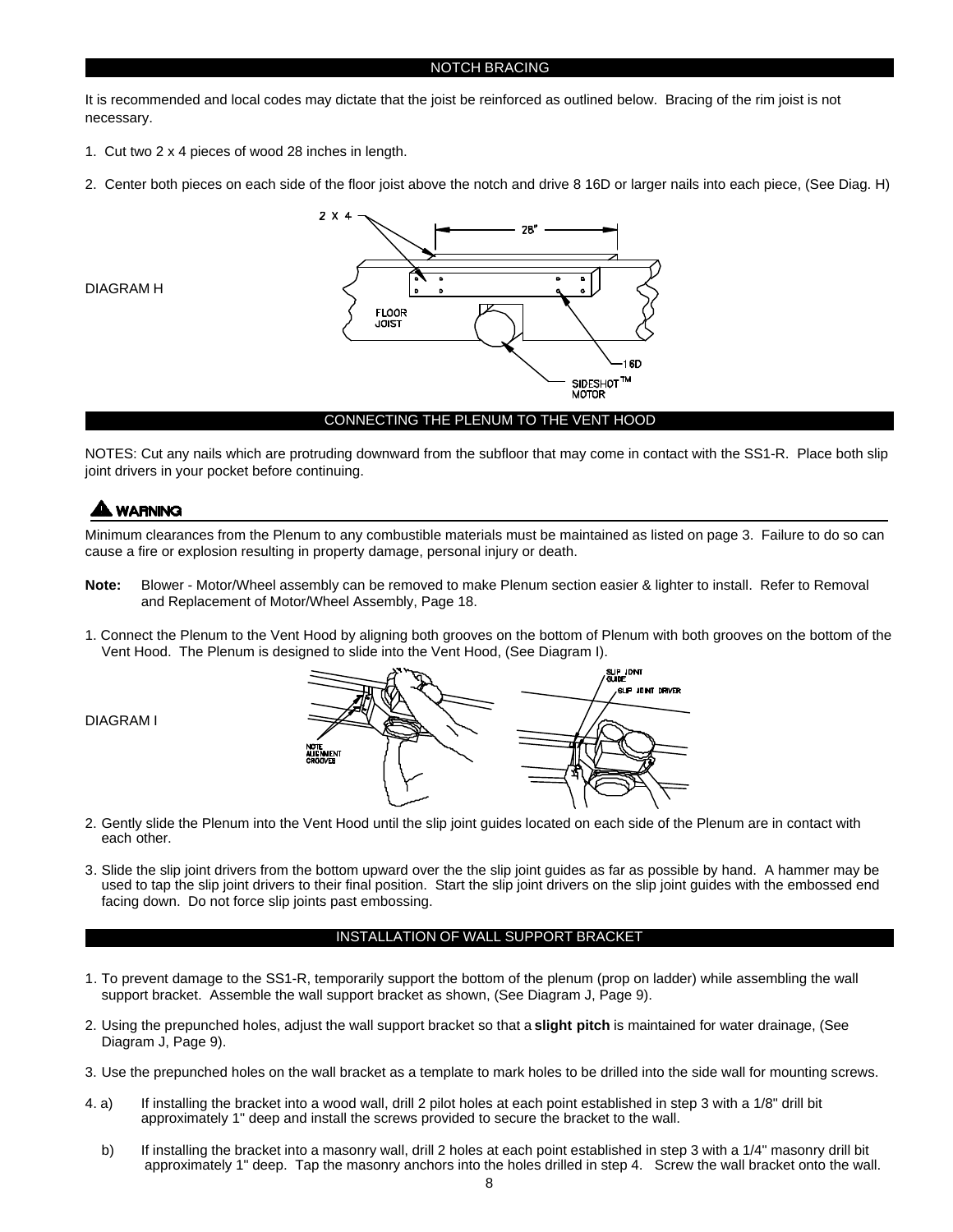5. Connect the other end of wall support bracket to the stud on the plenum using the supplied 1/4"-20 keps nut. (See Diagram J).



Single wall vent pipe is not allowed in unconditioned or unheated space. When Installing the SS1-R vent system, a barometric draft damper control must be used. Install the barometric draft damper as close as is practical to the SS1-R with the center line of the barometric damper not closer than 10 inches to the SS1-R inlet. Always install the draft damper in a 6" section of pipe. The general venting configurations are shown in diagram K. The SS1-R vent system is designed to accept 6" single wall, type"L" or type "A" vent pipe. When installing the vent system, it will be necessary to use the tapered reducers or increasers as shown.

Determine which inlet of the SS1-R will allow for the least amount of elbows to the furnace. When using single wall pipe, a minimum clearance of 18" must be maintained between the vent pipe and combustible materials and the vent pipe must be exposed to view for its entire length. If this clearance cannot be maintained, type "L" or type "A" vent may be used according to its listing and vent pipe manufacturers instructions.

A maximum of 10 linear feet of vent may be used to connect the SS1-R to the furnace. No more than three  $90^\circ$  elbows may be used (two  $45^\circ$  elbows will be considered equivalent to one  $90^\circ$  elbow).

The SS1-R vent system is shipped from the factory with the plug connected to the rear and the vent pipe inlet collar connected at the bottom. If using the bottom inlet, read the section entitled "Vent Pipe Clamp Assembly". If the installation requires the use of the rear inlet, follow the steps in the section entitled "Vent Pipe Inlet Collar Conversation" to move the vent pipe inlet collar from the bottom to the rear.



1. Remove the plug from rear inlet port by unfastening the 6 nuts that secure it to the Plenum. Keep the plug & nuts for later use.

- 2. Remove the sensing tube from the Fan Proving Switch by loosening the plastic compression fitting.
- 3. Remove the vent pipe inlet collar from the bottom port by unfastening the 6 nuts that secure it to the plenum. Keep the nuts for later use.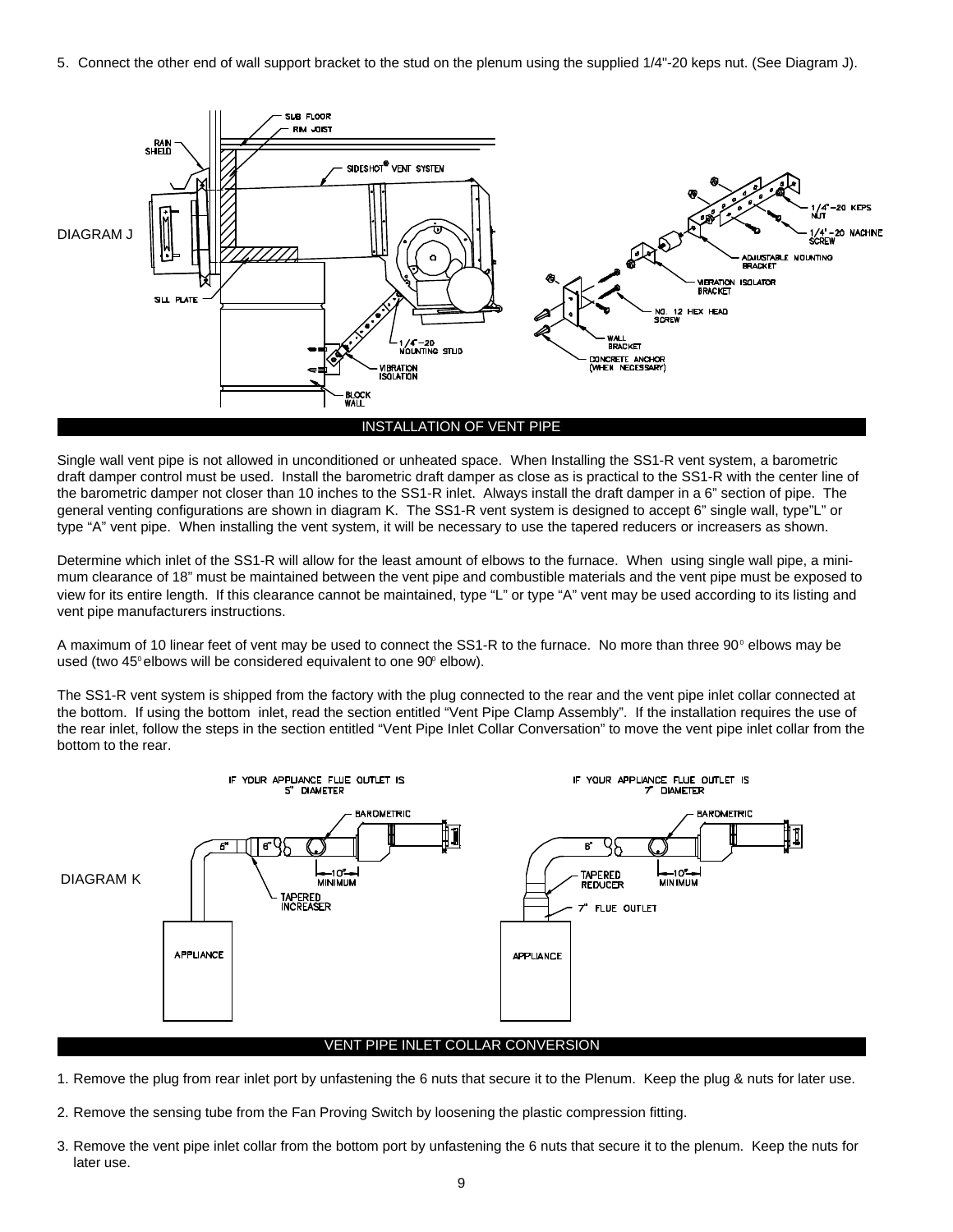4. Using a tube cutter, cut the sensing tube 2" from the elbow directed at the vent pipe inlet collar, (See Diagram L). Discard the cut off section of metal tube.



- 5. Attach the vent pipe inlet collar to the rear inlet port making sure that the sensing tube is orientated as shown, (See Diagram M). NOTE: Alignment marks on the inlet collar and plenum casing must match.
- 6. Attach 90 $^{\circ}$  compression fitting to the short tube on the inlet collar.
- 7. Using the "soft" aluminum tubing, connect the Fan Proving Switch to the inlet collar. Take care not to crimp the tubing.
- 8. Install the plug removed in step 1 over the bottom inlet port, tightening securely.

#### VENT PIPE CLAMP ASSEMBLY

1. Attach the three vent pipe clamps to the inlet collar, (See Diagram N). NOTE: The following diagrams show the use of the rear inlet. The same steps will apply if using the bottom inlet.



- 2. Bend each vent pipe clamp so it conforms to the outside diameter of the vent pipe being used, (See Diagram O)
- 3. Route the adjustable clamp through the openings at the opposite end of the legs.
- 4. Slide the vent pipe over the inlet collar of the SS1-R.
- 5. Tighten the adjustable clamp around the vent pipe, (See Diagram O).



DIAGRAM O

10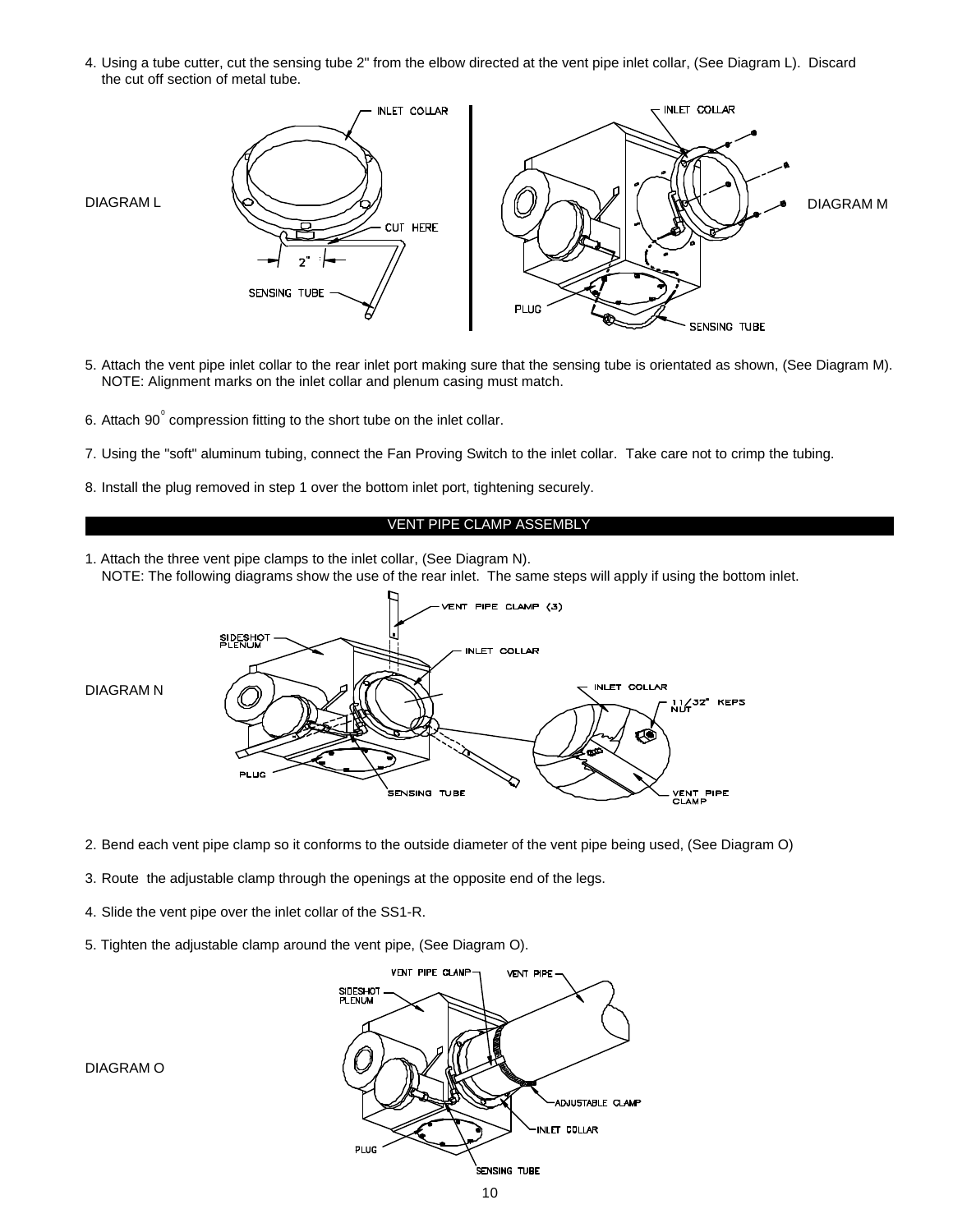#### ELECTRICAL WIRING OF SS1-R ON OIL EQUIPMENT

All wiring from the SS1-R to the appliance must be appropriate Class 1 wiring as follows: installed in rigid metal conduit, intermediate metal conduit, rigid non-metallic conduit, electrical metallic tubing, Type MI Cable, Type MC Cable, or be otherwise suitably protected from physical damage.

The electrical contact ratings for the diaphragm Fan Proving Switch and High Limit are as follows:

**FAN PROVING SWITCH FAN PROVING SWITCH EINER** 6.2 Amps (full load) at 120 VAC 10 Amps (full load) at 120 VAC 36 Amps (locked rotor) at 120 VAC 60 Amps (locked rotor) at 120 VAC

**OIL SOLENOID VALVE RELAY, R1**

0.115 Amps at 120 VAC 0.10 Amps at 120 VAC (Coil) 12 Amps (full load) at 124 VAC (Contacts)

60 Amps (locked rotor) at 125 VAC (Contacts)

The Fan Proving Switch, High Limit Switch, Oil Solenoid Valve and R1 Relay are not suitable for loads which exceed the above limits.

#### **PREPARATION FOR SYSTEM WIRING**

### **WARNING**

Make sure all power is disconnected from the furnace before attempting to install the SS1-R. Failure to do so can cause electrical shock resulting in personal injury or death.

#### **INSTALLATION OF OIL SOLENOID VALVE (DIAGRAM P)**

- 1. Apply pipe sealant to the Elbows and attach the Elbows to the valve in the positions shown.
- 2. Place the Chase Nipple through the Cad Cell housing with the 13/16" Lockwasher on the inside of the housing and the 7/8" Lockwasher on the outside of the housing as shown below.
- 3. Thread the Chase Nipple into the valve passing the wires of the Valve through the Chase Nipple.
- 4. Connect one 8" Tube Assy. from the pump to the Valve and the remaining 8" Tube Assy. from the Valve to the Nozzle Line paying attention to the direction of flow as shown.
- 5. Thread wires (two) from solenoid valve through Cad Cell housing of burner to the existing junction box.

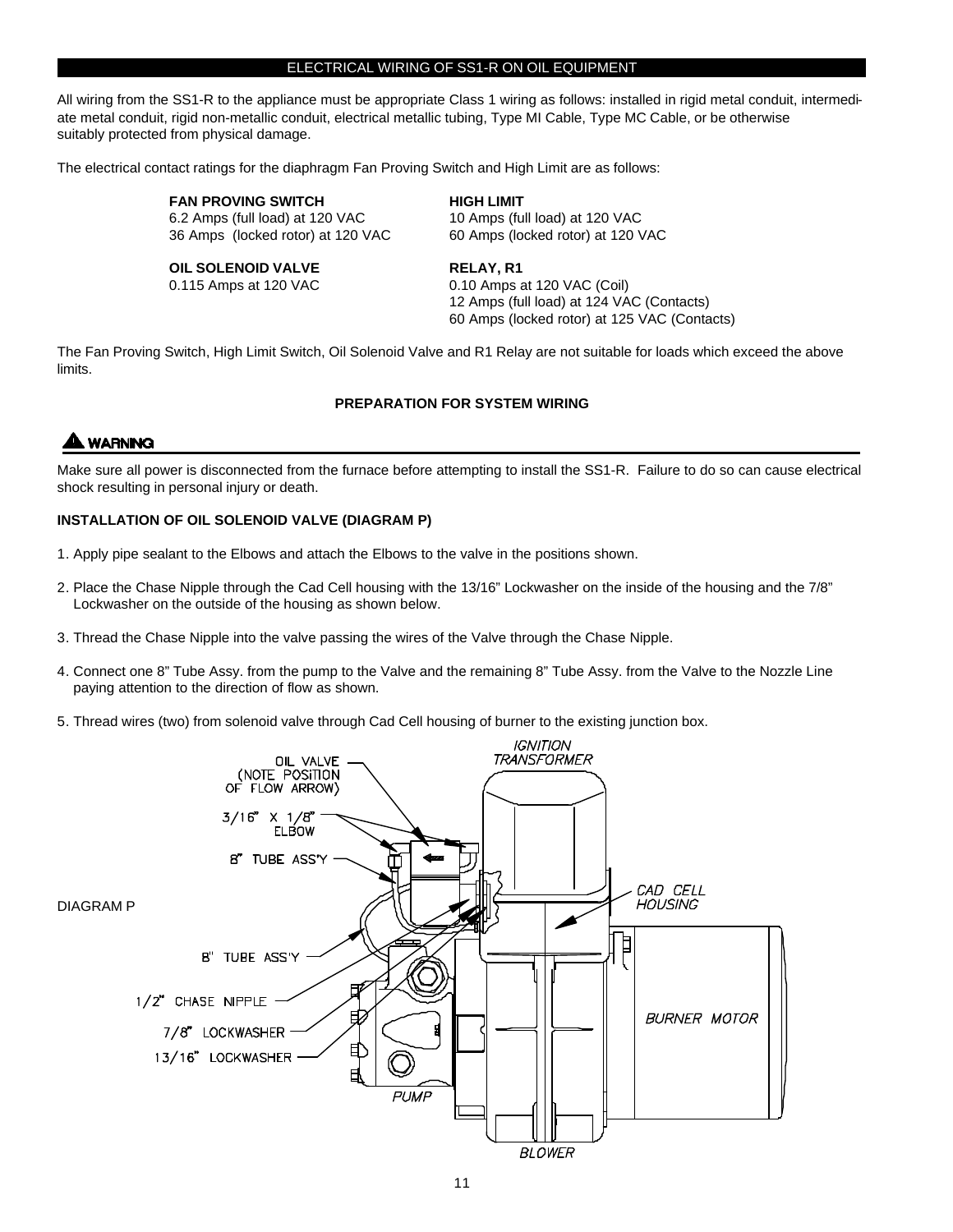#### **LWARNING**

Disconnect power supply when wiring SS1-R failure to do so may result in personal injury and/or equipment damage.





- 1. All wiring from the SS1-R to the oil furnace must be appropriate Class 1 wiring as follows: installed in rigid metal conduit, intermediate metal conduit, rigid non-metallic conduit, electrical metallic tubing, Type MI Cable, Type MC Cable, or be otherwise suitably protected from physical damage.
- 2. Six wires are to be run from the Rheem, Ruud, Weatherking & Heat Controller oil fired furnace to the SS1-R Side Wall Vent System.
- 3. Drill a 1" diameter hole into the junction box side of the furnace, allowing for adequate clearance from electrical components, See Diagram R Plan view. Use caution when drilling into furnace so existing wiring and components are not damaged. The six wires connecting the Rheem, Ruud, Weatherking & Heat Controller oil fired furnace to the SS1-R must be routed through this<br>hole to the burner junction box. If electrical conduit is not going to be used, then a mechanical s wires pass into the burner junction box.
- 4. Remove screws that secure R8184G primary control unit to the existing junction box.
- 5. Remove wire nuts which secure the Orange, Black, and White wires of the R8184G primary control.
- 6. Remove a knock-out slug from the existing junction box. Do not use the front knock-outs.
- 7. Route the six field installed wires from the SS1-R terminal strip through the 1" diameter hole in the side of the Rheem, Ruud,<br>Weatherking or Heat Controller oil fired furnace to the existing junction box of the burner the 1" diameter hole if metal conduit is not used.
- 8. Use a field installed wire and a wire nut to connect the Orange wire of the R8184G primary control to the O terminal on the SS1-R terminal strip.
- 9. Use a field installed wire and a wire nut to connect the L1 terminal of the SS1-R terminal strip to the Black wire of the R8184G<br>primary control, the Black lead of the R1 relay contact and L1 of the existing burner junc half of the junction box extension.
- 10. Use a field installed wire and a wire nut to connect the L2 terminal of the SS1-R terminal strip to the White wire of the R8184G<br>primary control, the White wire of the R1 relay, the White wire of the burner motor, a bl black lead from the ignition transformer, and L2 of the existing burner junction box. It may be necessary to use two wire nuts and a connecting wire.
- 11. Use a field installed wire and a wire nut to connect the Y terminal of the SS1-R terminal strip to the remaining wire from the oil solenoid valve.
- 12. Use a field installed wire and a wire nut to connect the M terminal of the SS1-R terminal strip to the Blue wire of the R1 relay.
- 13. Connect the ground terminal of the SS1-R to the existing ground terminal of the burner junction box.
- 14. Using a wire nut, connect the Yellow wire of the R1 relay contact to the Black wire of the burner motor and the remaining Black wire of the ignition transformer.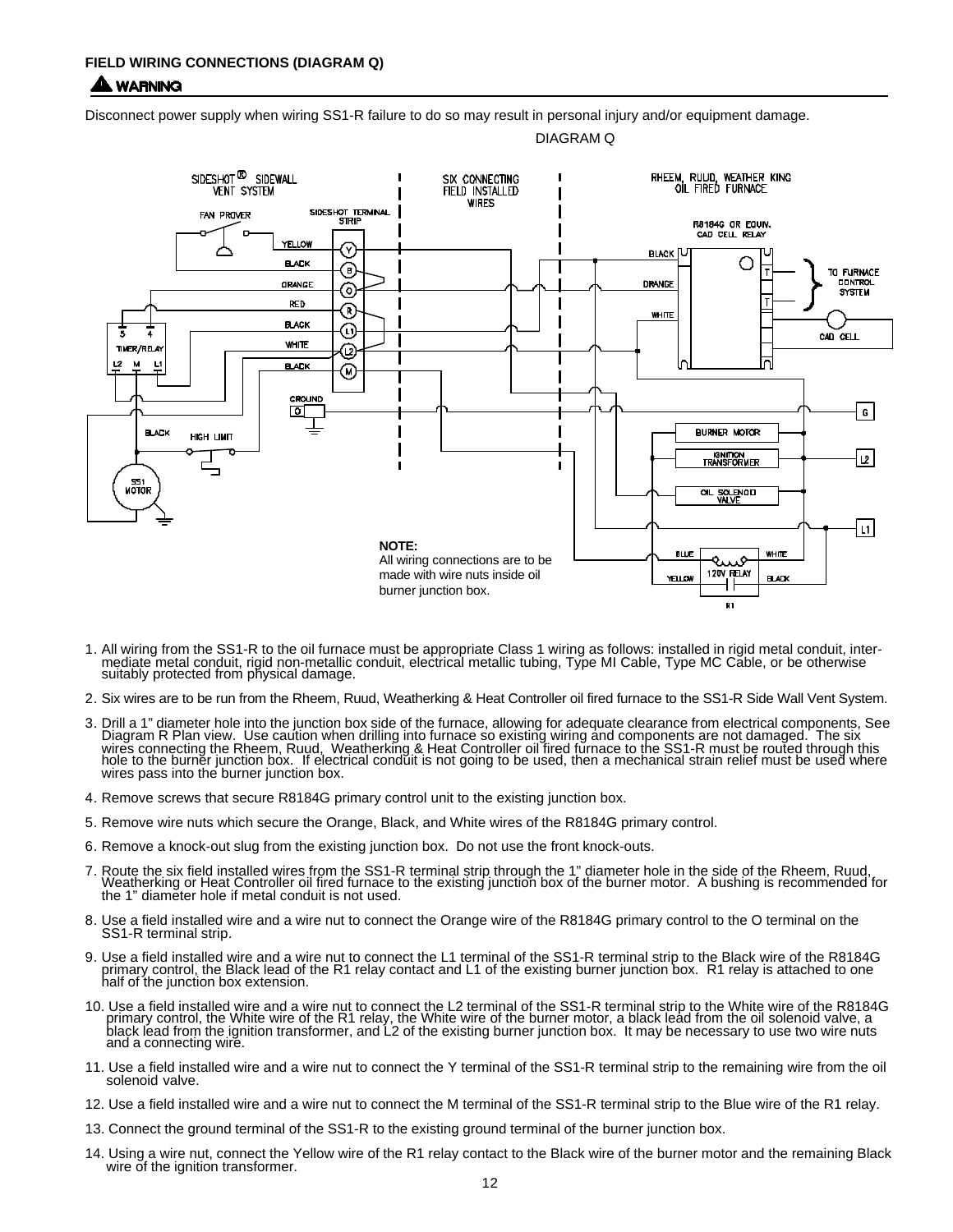#### **INSTALLATION OF R1 RELAY AND JUNCTION BOX EXTENSION (DIAGRAM R)**

- 1. Install the junction box extension only after the wiring has been completed.
- 2. Rotate the junction box extension so that the R1 relay locates to the front. (toward the cabinet door)
- 3. Align the junction box extension to the top of the existing burner motor junction box.
- 4. Insert and start the 2 1/2" sheet metal screws to locate the junction box extension to the existing junction box.
- 5. Install the R8184G primary control and tighten the 2 1/2" sheet metal screws.



#### **SEQUENCE OF OPERATION WITH SS1-R INSTALLED ON OIL FIRED APPLIANCES:**

When the thermostat calls for heat, the circuit across the T-T terminals on the Honeywell 8184G burner control is completed. This causes 120V to be applied to the orange wire that exits the bottom of the 8184G control. The orange wire applies power to the O and B contacts on the SS1-R's terminal strip. The O contact on the terminal strip supplies 120V to terminal 4 on the SS1-R timer/relay which causes 120V power to be supplied by the M terminal to the SS1-R motor. Terminal M also supplies power to the 120V coil on the R1 relay which acts to supply power to the furnace burner motor and transformer. When the SS1-R inducer motor attains running speed, the contacts on the fan proving switch will close. This provides power to the oil solenoid valve causing it to open so that oil can flow and ignition can occur.

Once the thermostat is satisfied, the Honeywell 8184G burner control will remove 120V power from the orange wire exiting its base. As a result, the oil solenoid valve snaps closed and causes the burner flame to be extinguished. A loss of power to terminal 4 of the SS1-R timer/relay signals the beginning of the post-purge period. The M terminal on the timer/relay will retain 120V power until the end of the post purge period. The SS1-R inducer motor and the oil furnace burner motor will both operate during the post purge period. However, no flame will be present because the oil solenoid valve will prevent oil from flowing. Note: When power is initially applied to the system, the furnace burner and SS1-R inducer motor will go through a "post-purge" period. If there is not a call for heat, there will be no oil ignition during this period. This "post-purge" action can be expected immediately following a power interruption.

#### SELECTION OF PRESSURE SWITCH BLEED ORIFICE

In order for the SS1-R pressure switch to function properly for the intended application, the proper bleed orifice has to be selected as determined below.

- 1. Upon installation, if the furnace input rate is 1 gallon per hour or less (140,000 BTU/hr. or less), then the plug should be installed in the pressure switch.
- 2. Upon installation, if the furnace input rate is greater than 1 gallon per hour or 140,000 BTU/hr., then the #33 bleed orifice should be used.
- 3. Once the proper bleed orifice has been determined, install into bleed orifice port as shown in Diagram S.

DIAGRAM S

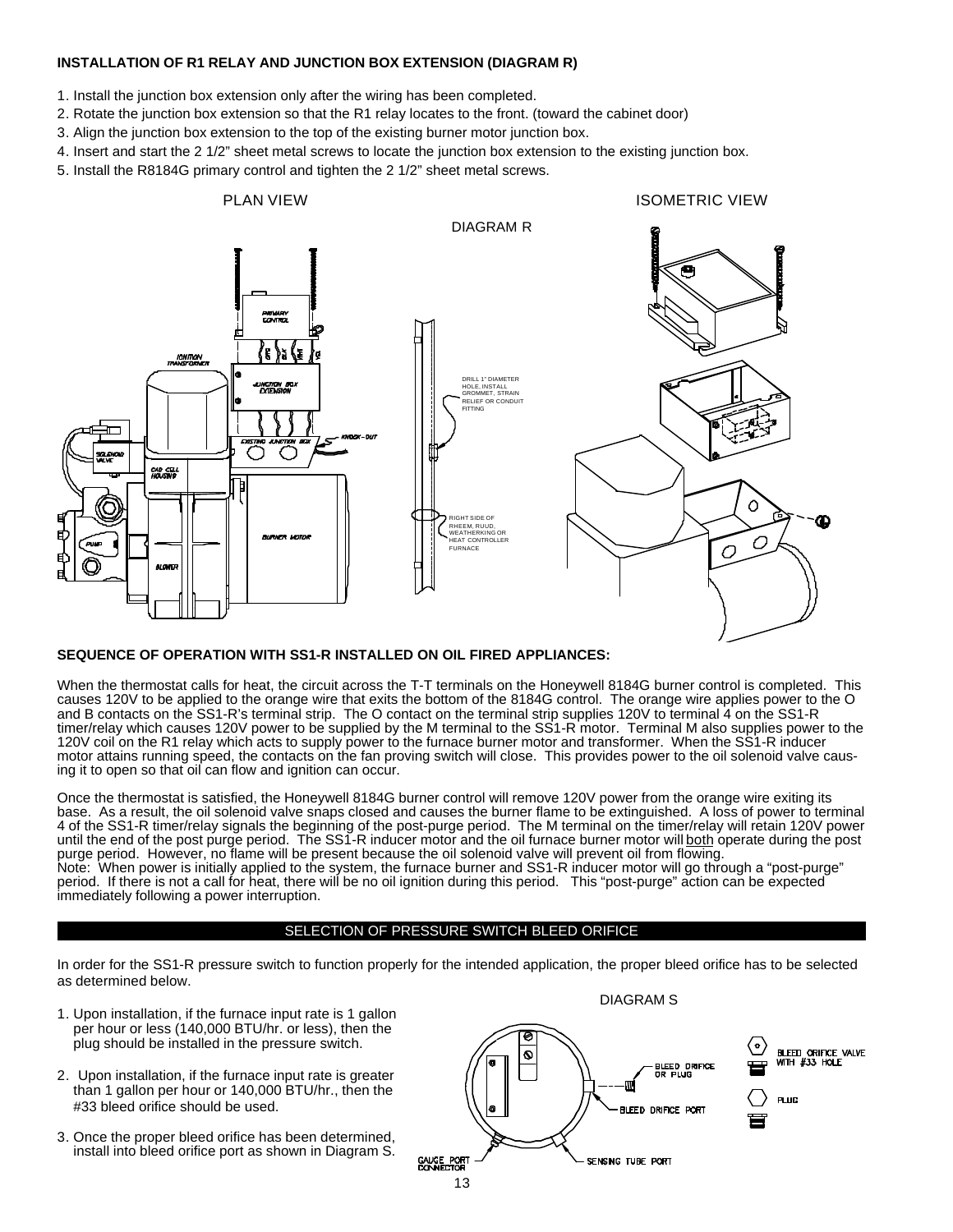The SS1-R Vent system will properly vent a wide range of BTU/hr. input capacities. To compensate for different burner capacities, vent connector lengths and wind conditions it features a draft adjustment located on the outside of the Vent Hood. In general, positioning the draft adjustment **inward** will cause the SS1-R to operate at lowest capacity. Positioning the draft adjustment **outward** will cause the SS1-R to operate at highest capacity.

#### **IMPORTANT:**

The following paragraph describes the initial draft adjustment. It may be necessary to make a slight readjustment to compensate for various conditions: wind, vent connector resistance, negative building pressure and multiple appliances.

ASHRAE lists the average design factor for wind loads in North America at 15 MPH. Refer to the Draft Adjustment Chart below. We recommend that the 25 MPH category be used to allow for excursions beyond the 15 MPH average. It is not recommended for the SS1-R to be terminated on a wall that faces the direction of the prevailing winds. Backdrafts by severe winds can cause oil odors to remain in the structure and/or interrupt heating equipment operation. If the SS1-R is terminated in a direction prone to higher winds, or if higher winds are common in your geographic area, use the 40 MPH category to determine the proper draft adjustment setting. If the draft adjustment is set at the 25 MPH category and sustained winds exceeding 25 MPH are present, the Fan Proving Switch will act to close the oil solenoid valve. Wind loads referenced are based on straight line winds directed against the Vent Hood.

#### **DRAFT ADJUSTMENT PROCEDURE:**

- 1) Set the draft adjustment to the appropriate setting based on the above instructions and the Draft Adjustment Chart. Adjustment is accomplished by loosening both nuts on each side of the Vent Hood and centering **both** indicators to the desired setting. Tighten the four nuts to secure the draft adjustment at desired setting.
- 2) Place the appliance and SS1-R in operation. Measure the over-fire draft. Make necessary adjustments to the primary air intake and barometric draft control to comply with the over-fire draft requirements of the appliance. The over-fire draft should be in a range of -.02" to -.04" W.C., with the optimum setting at -.03" W.C. If adjustments to the primary air intake and barometric draft control do not provide the required over-fire draft, the SS1-R draft adjustment must be repositioned, accordingly. Measure over-fire draft after repositioning SS1-R draft adjustment.

| DRAFT ADJUSTMENT CHART                       |                        |                     |                  |                  |
|----------------------------------------------|------------------------|---------------------|------------------|------------------|
| RHEEM, RUUD<br>WEATHERKING<br><b>FURNACE</b> | <b>BTU/HR</b><br>INPUT | GPH<br><b>INPUT</b> | 25<br><b>MPH</b> | 40<br><b>MPH</b> |
| <b>D56</b>                                   | <b>70.DDD</b>          | 0.50                |                  | 2                |
| 067                                          | 84.000                 | 060                 |                  | $\overline{2}$   |
| <b>DB4</b>                                   | 105.000                | 0.75                |                  | 2                |
| 095                                          | 119,000                | 0.85                | 2                | 3                |
| 112                                          | 140,000                | 1 <sup>0</sup>      | 2                | 3                |
| 130                                          | 168.000                | 1.20                | 4                | 6                |
| 15D                                          | 189.OOO                | 135                 | Б                | 8                |



NOTES: All draft adjustments are approximate. This chart is to be used for initial draft adjustment only. Subsequent draft adjustments may be required to compensate for various field conditions: wind, vent pipe resistance, building pressure, multiple appliances, etc.

BTU/HR input ratings assume 30% or less excess air for flame retention burners.

#### **AA** WARNING

Do not exceed the recommended BTU/HR input range of the SS1-R.

Under no circumstances shall the minimum draft adjustment be used for the larger input range of this product.

Improper draft adjustment may result in the dispersion of flue products (carbon monoxide) into the building interior.

#### COMBUSTION AIR

Adequate combustion air is vital for proper combustion and for safe venting. Likewise, for proper SS1-R performance, adequate combustion air must be available to the appliance. Many installers assume adequate combustion air is present, especially in older homes. In some cases this is a false assumption, because many older homes have been made "tight" due to weatherization. Size the combustion air opening(s) into the appliance room as outlined NFPA 31/NFPA 211. When installing a SS1-R, it is usually not necessary to supply any more combustion air than normally required when conventional venting. Common symptoms of inadequate combustion air include: Fan Proving Switch short cycling, odor present at the end of burner cycle, outside air enters the structure through the SS1-R Vent System on SS1-R/Appliance off cycle.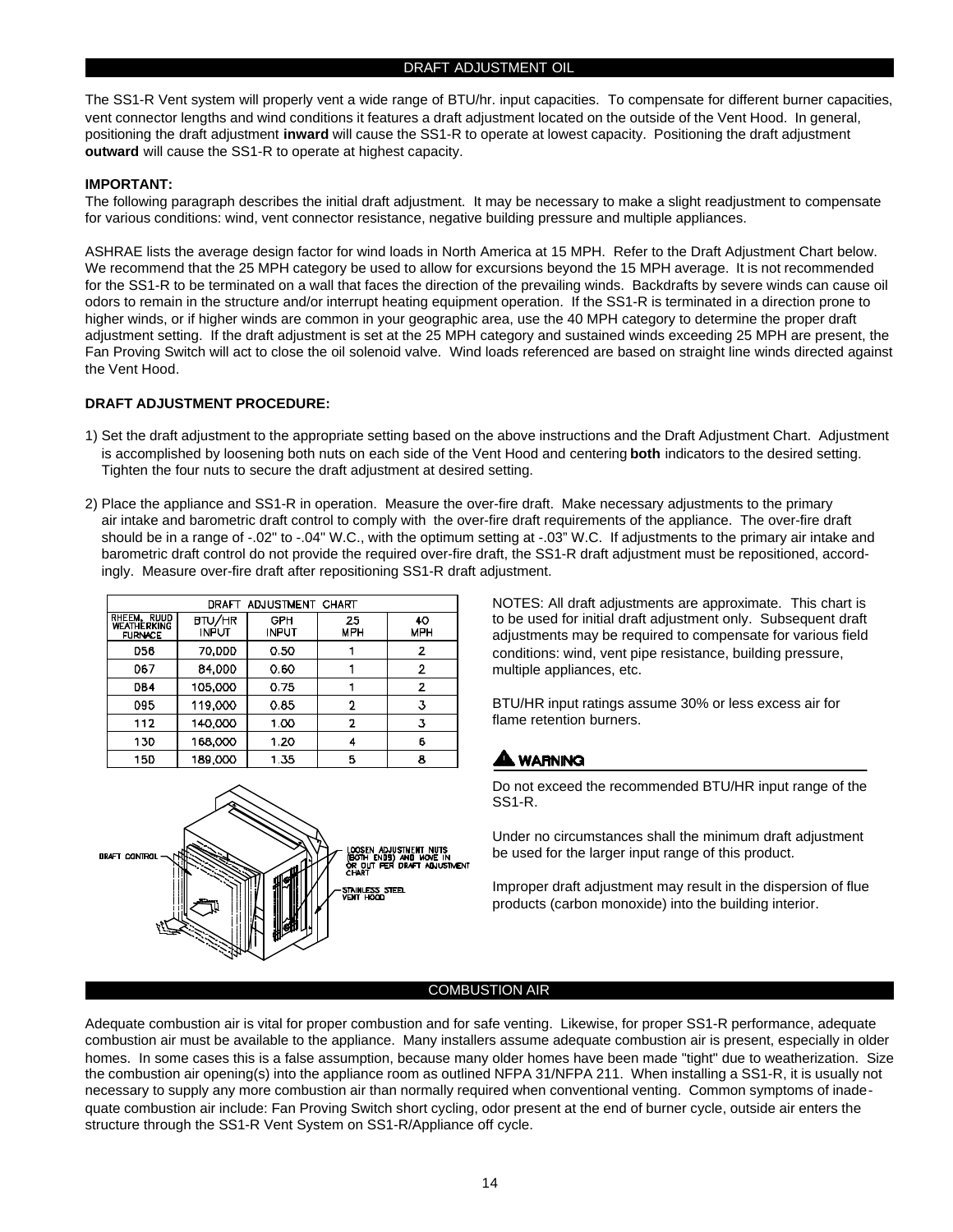1. Adjust thermostat to call for heat.

2. Verify that the SS1-R and the burner motor both operate prior to ignition.

Allow heating equipment and SS1-R to operate continuously while performing steps 3-5.

- 3. Close all doors and windows of the building. If heating equipment is installed in utility room or closet, close the entrance door to this room. Close fireplace dampers.
- 4. Turn on all appliances in the structure that exhaust indoor air during their operation, e.g. turn on clothes dryer, exhaust fans, such as range hoods, bathroom exhaust and whole house fans.
- 5. Allow SS1-R and equipment to operate for at least five minutes. Tripping of the burner circuit by the Fan Prover Switch during the five minute operation indicates an unsafe operating condition. Turn fuel supply off to appliance and DO NOT OPERATE UNTIL UNSAFE VENTING CONDITION IS INVESTIGATED BY QUALIFIED SERVICE PERSONNEL.
- 6. Turn thermostat to the "off" position. Verify that the post-purge timer operates the SS1-R and the burner for several minutes, without a burner flame, before the system shuts off. Post-purge adjustments are made by turning the small slotted screw of the SS1-R. Turning the screw counter clockwise will increase the post-purge delay. Decreasing the factory set post-purge timing, by turning the adjustment screw clockwise, is not recommended. NOTE: Overturning the adjustment screw will damage the timer.
- 7. Return all windows, doors and exhaust fans to their original conditions of use.

#### TROUBLESHOOTING OIL ODORS

Many problems can be eliminated quite easily by having the equipment properly set up by a professional oil-heat service contractor. The sophistication of today's heating equipment and instrumentation needed for efficient operation requires proper training. There is no substitute for the work of a qualified oil-heat service professional. All trouble shooting recommendations that follow assume the equipment is installed and maintained by a qualified service person.

**Timer/Relay:** The factory installed Timer/Relay provides the post purge cycle for the venting system. Just as a chimney continues to draft after the burner has shut-down, the Timer/Relay operates the SS1-R to clear the vent system of residual gases. The duration of the post-purge cycle is factory set at approximately 4 minutes, but is adjustable from 1 to 10 minutes. Reducing the duration of the post purge cycle to less than 4 minutes is not recommended. Turn the adjustment on the Timer/Relay counter-clockwise to accomplish a longer post purge. NOTE: Over turning adjustment screw will damage timer.

**Draft Adjustment:** The SS1-R Draft Adjustment, located outdoors on the Vent Hood, has two functions: A) It allows the installer to adjust the amount of draft in accordance with the draft adjustment chart that the SS1-R must develop to vent the specific appliance, and B) During the off-cycle, when the SS1-R is off, it prevents air infiltration caused by strong winds and gusts. Air infiltration back through the vent system will bring with it the odors from the flue gas residue on the inside of the vent pipe. When the Draft Adjustment is at an inward setting (lower number) the Vent Hood will deflect a greater volume of wind than at a higher setting.

(**REMINDER :** The most significant preventer of wind-induced air infiltration is choosing a proper termination location of the SS1-R before installation, see requirements on pages 4 and 5, under "Vent Hood Termination Clearances.")

Verify that the Draft Adjustment is appropriate for the BTU/hr input, as shown on the "Draft Adjustment Chart," page 14 . If necessary, change setting by loosening both nuts on each side of the Vent Hood and center both indicators to the desired setting. Tighten the four nuts to secure new Draft Adjustment.

#### **IMPORTANT**

Any adjustment to the draft setting must be followed by an over-fire draft measurement and necessary adjustments to the primary air intake on the burner and barometric draft control. See Draft Adjustment Procedure on page 14.

**Burner Adjustment:** Verify that the over-fire draft matches that recommended by the heating equipment manufacturer. Adjust the combustion efficiency and smoke characteristics to optimum levels of performance.

**Combustion Air:** Modern construction methods and materials have reduced natural air infiltration rates to extremely low levels. Even older homes can lack adequate air for combustion, when insulation upgrades and other weatherization methods have been installed.

It is recommended that fuel burning appliances have dedicated sources of outside air for combustion. This may be simply accomplished by running a properly sized duct from outdoors and terminating it near the burner air intake. Accessory air intakes are available that connect to the burner motor, using it to pull in the outdoor air. The Tjernlund IN-FORCER™ Combustion Air Intake tempers the raw outdoor air as it is delivered to the burner. Without a source of outdoor air for combustion, a tight home's negative pressures will draw odors back through the venting system during the appliance off cycle.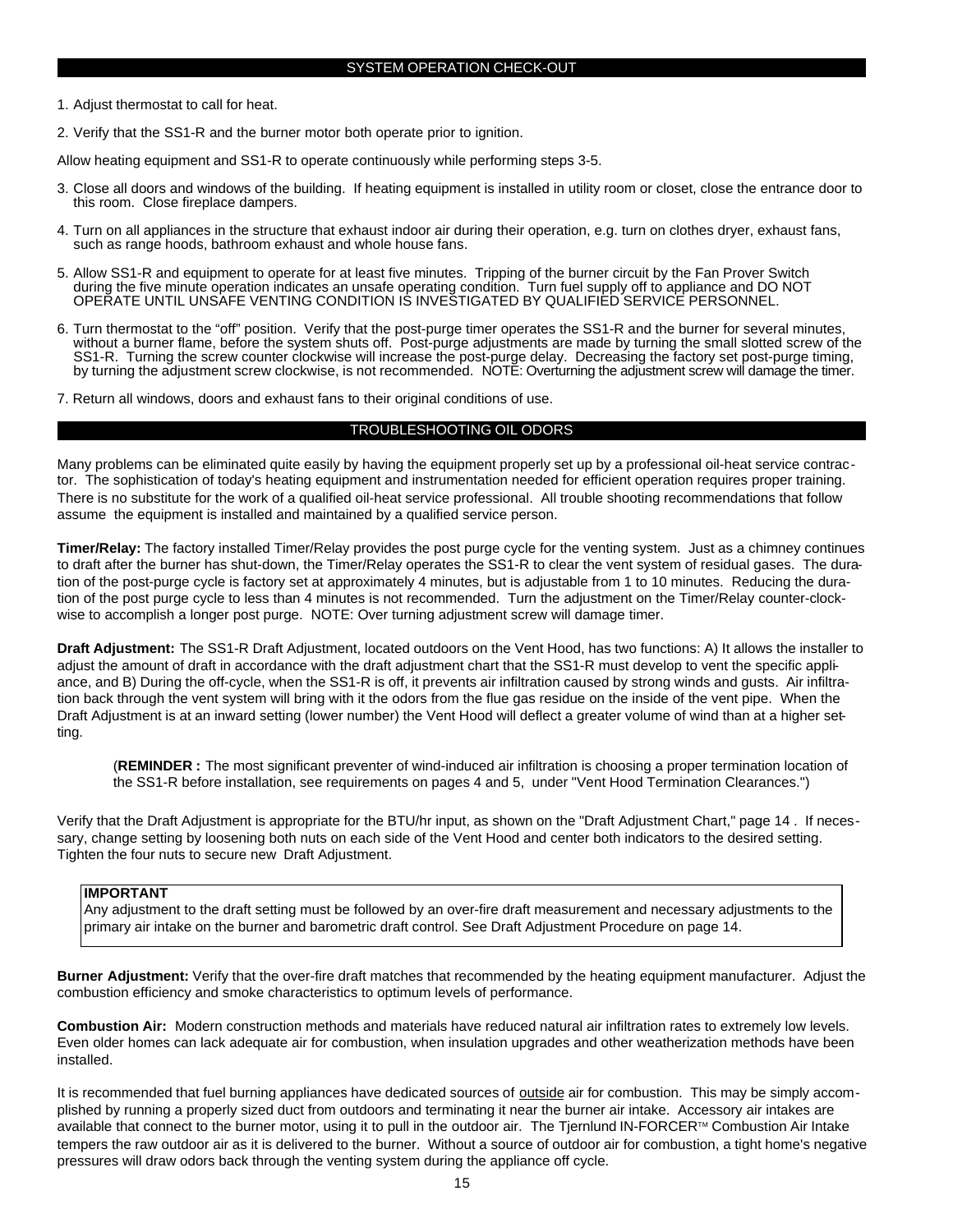#### **WARNING**

The following guide is intended to be used if a problem occurs during the use of the SS1-R side wall vent system. At several steps throughout the guide you will be required to measure 115 Volts with a voltmeter, (See Diagram T).

**Extreme caution must be exercised to prevent injury.** If you are unable to determine the defective part with the use of this guide, call your Tjernlund distributor or Tjernlund Products direct at 1-800-255- 4208 for further assistance.



#### Step 1. Verify that 115V is present between "L1" and "L2" on terminal strip, (See Diagram T). Check circuit breaker or fuse and electrical connections. SS1-R and appliance are not interlocked correctly or malfunction of appliance controls. Refer to electrical diagrams in this manual and appliance manufacturer's troubleshooting guide. Replace Timer/Relay, Part #950-1067. Replace Motor, Part #950-0625. No No No Yes Yes Yes SYMPTOM 1: SS1-R MOTOR WILL NOT OPERATE Step 2. With thermostat calling for heat, check for voltage between "O" and "R" of terminal strip. Step 3. Verify that 115V is present between "M" and "L2" on timer/Relay.

#### SYMPTOM 2: SS1-R MOTOR RUNS CONTINUOUSLY

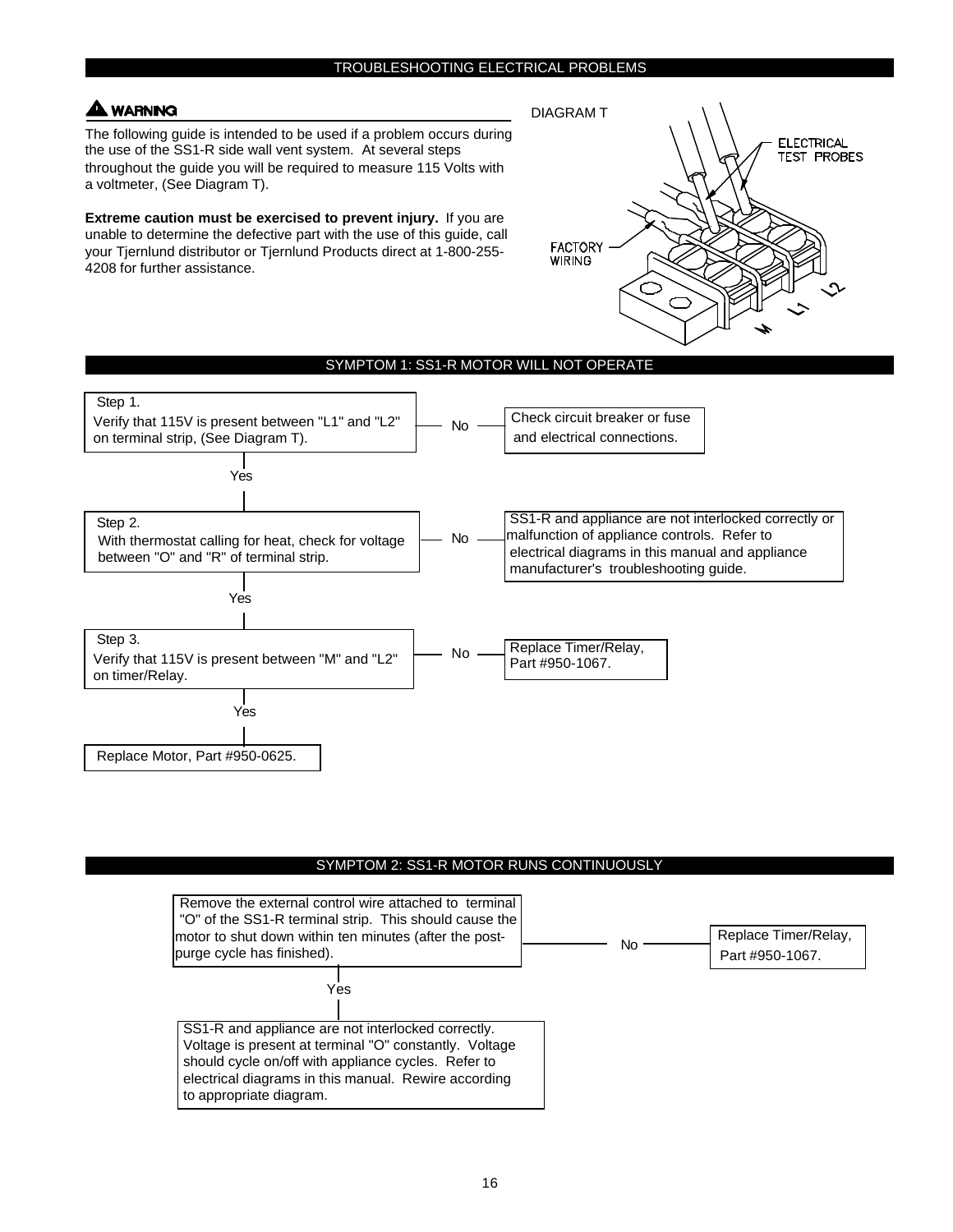#### SYMPTOM 3: APPLIANCE WILL NOT OPERATE, BUT SS1-R DOES

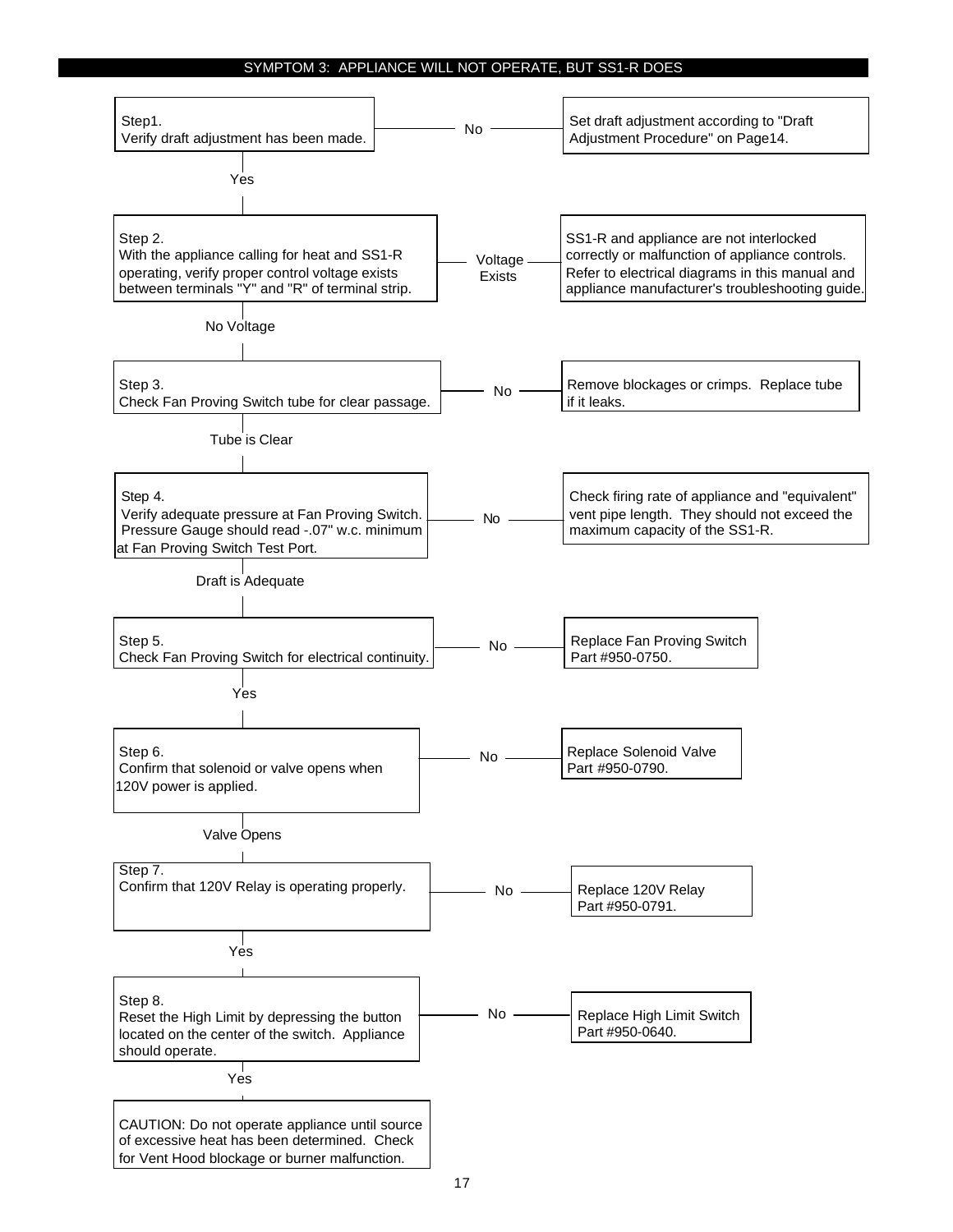#### **MAINTENANCE**

#### DIAGRAM U



#### **WHEEL INSPECTION (DIAGRAM U)**

- 1. The SS1-R blower wheel **must** be inspected annually. Particulates, such as soot, oil impurities and sheet rock dust, can prevent proper venting and will cause noise and vibration. Follow instructions, below for motor/wheel assembly removal.
- 2. Clean all particulate from wheel with a soft metal wire brush and soot cleaner. Clean the pocket of each blade, as well as the rest of the wheel.
- 3. A wheel that exhibits large amounts of particulate or appears to be out of round should be replaced with a new wheel. Instructions for wheel replacement are listed below.

#### **REMOVAL AND REPLACEMENT OF MOTOR/WHEEL ASSEMBLY (DIAGRAM U)**

#### **A WARNING**

Disconnect power supply to the SS1-R and heating equipment when servicing the SS1-R. Failure to do so may result in personal injury and/or equipment damage.

- 1. Remove electrical box cover.
- 2. Disconnect the two motor leads from the terminal strip.
- 3. Remove motor bracket screw from electrical box.
- 4. Holding the motor, apply firm pressure towards the plenum of the SS1-R and remove the six motor mount nuts. **Note: Hold the assembly firmly; failure to do so could damage internal parts.**
- 5. Slide motor/wheel assembly from Plenum. Grasp only the motor casing; do not damage wheel, shaft or other components on Plenum. Do not rest assembly on wheel.

#### **WHEEL REPLACEMENT (DIAGRAM U)**

- 1. Loosen set screw from wheel hub by using a 5/32" allen wrench.
- 2. Twist wheel to loosen and pull off of motor shaft. **Do not pull too hard; wheel may bend**. Wheels "fused" to shaft may require penetrating oil and/or a wheel puller to facilitate removal.
- 3. Slide new wheel on to flat of shaft and firmly tighten set screw.

#### **MOTOR OILING (DIAGRAM U)**

The SideShot motor is permanently lubricated and requires no oiling.